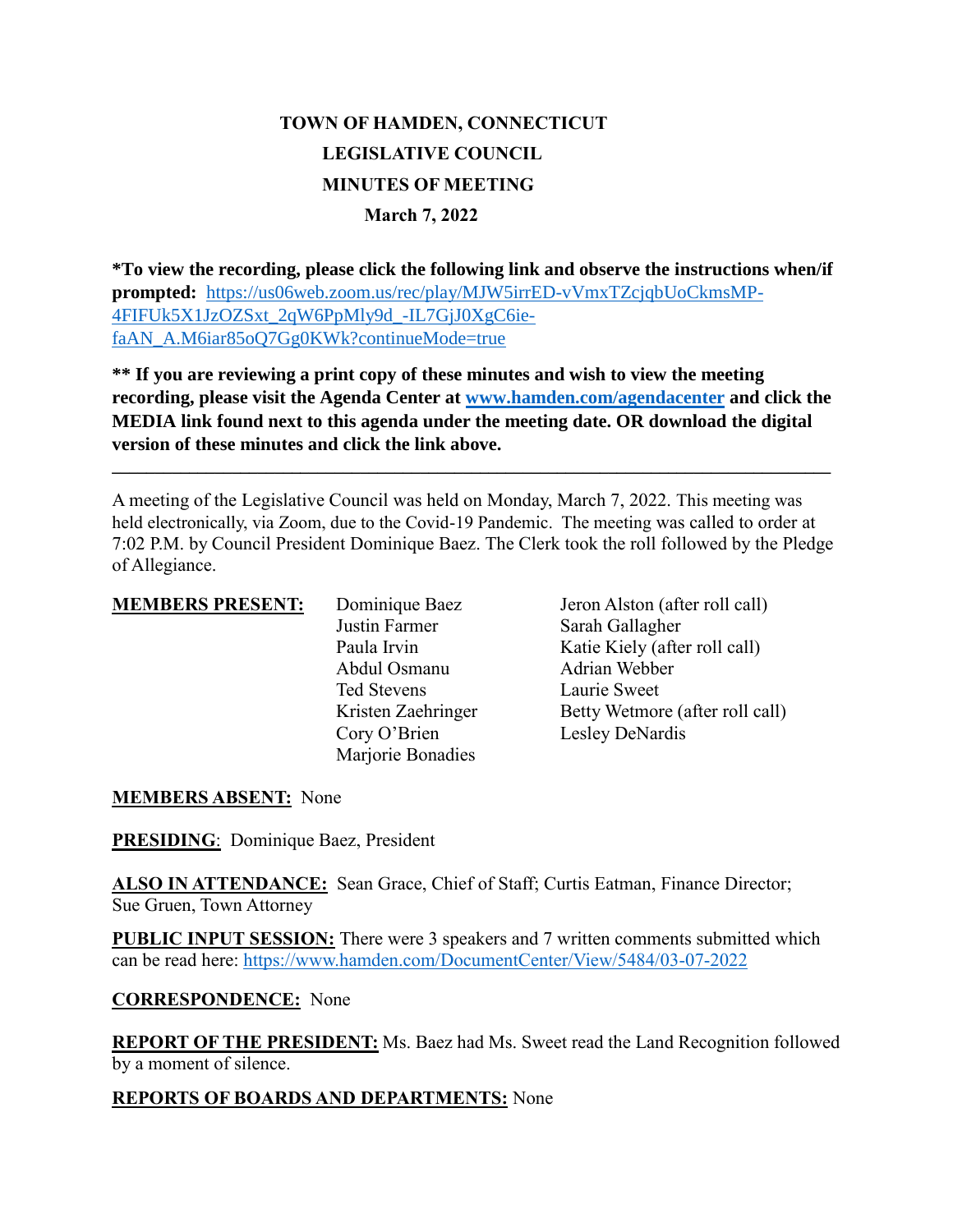# **REPORTS OF COUNCIL LIAISONS:** None

**APPROVAL OF PREVIOUS MINUTES:** Ms. Baez requested a motion for approval of the minutes from the meeting held February 22, 2022. Moved by Ms. Zaehringer, seconded by Mr. Osmanu and approved with 3 abstentions (O'Brien) (Wetmore) (Bonadies)

**EXECUTIVE SESSION:** Ms. Baez called for an Executive Session to discuss Mutual Housing and will include the Council, Town Attorney Sue Gruen, Economic Development Director Erik Johnson, and Attorney Ann Catino. In Executive Session @ 7:13 PM - Out of Executive Session @ 9:29 PM – Ms. Baez took a vote to end Executive Session and it was unanimous.

**CONSENT CALENDAR:** Ms. Baez requested a motion for approval of the consent calendar. Moved by Mr. Webber, seconded by Mr. Alston and approved unanimously.

- **1. Bid waiver to perform Appraisal Services for the Town of Hamden – Albert Franke Associates, Inc. & Peter A. Vimini of Vimini Valuation Services, LLC - \$35,000-\$50,000 (Town Attorney's Office)**
- **2. Bid waiver associated with the YSB Happiness Project Billboard Campaign (Outfront Media - \$18,650)**
- **3. Order authorizing the Town to enter into a Memorandum of Understanding with the United Illuminating Company Community Partnership Initiative**
- **4. Order providing for the appointment of Erik Johnson as Economic & Community Development Director and transfer of funds**
- **5. Order amending the 2021-2022 Fiscal Year Budget (Mayor's Office-Community & Youth Services)**
- **6. Order authorizing the Town of Hamden to enter into a Service Site Agreement – Prevention Corps Program**
- **7. Order authorizing the acceptance and expenditure of funds from the Alliance for Prevention and Wellness to re-establish the Local Prevention Council under the Hamden Youth Services Bureau (\$12,191.55)**
- **8. Order for approval of on-call contractors HVAC Services**
- **9. Order for approval of on-call contractors Roofing Services**
- **10. Order authorizing interdepartmental transfer 2021-2022 Fiscal Year Budget - \$680,000 Public Works and Community Services (\$468,422 from Misc. Revenues - \$211,578 from E&C)**